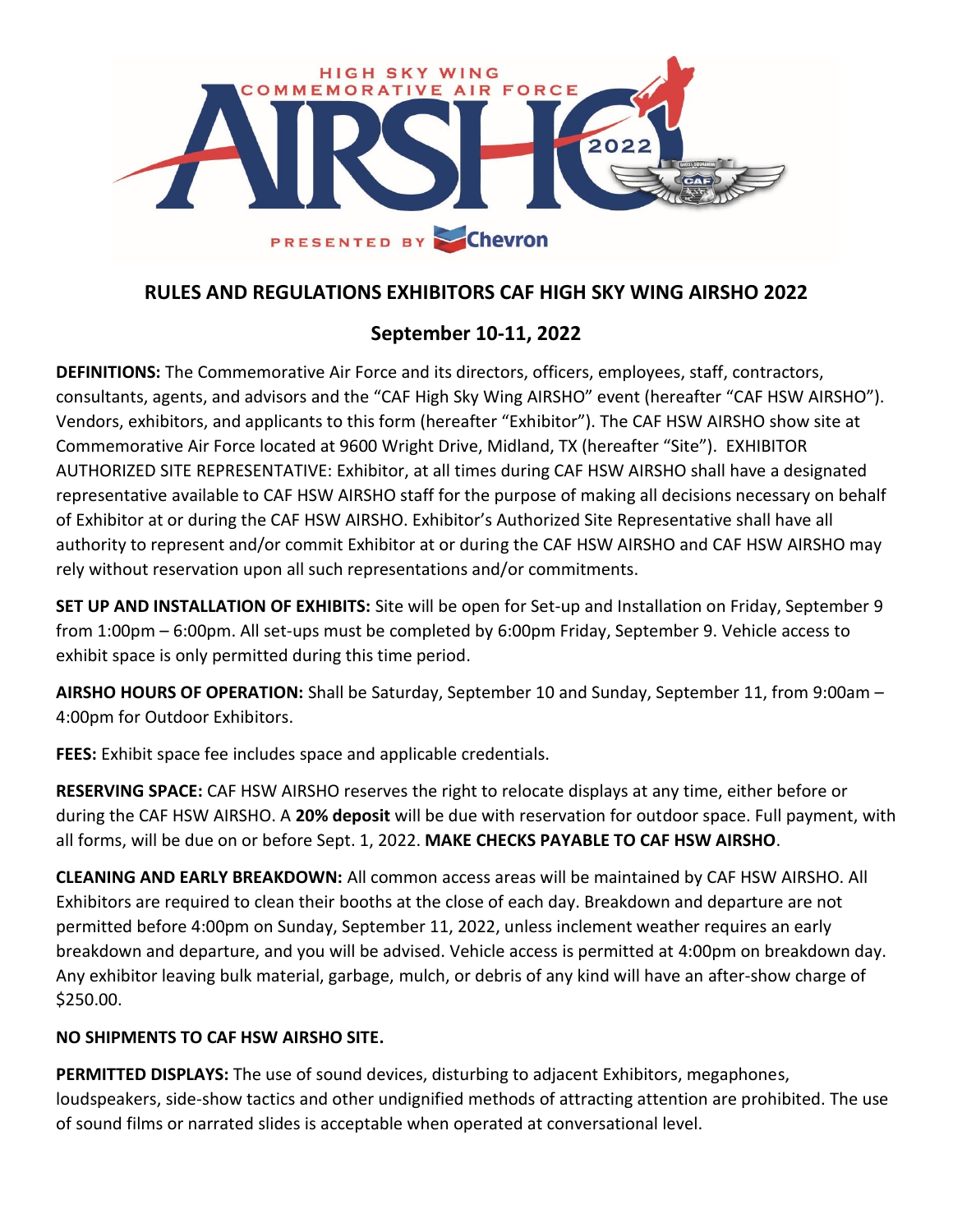**VEHICLE ACCESS:** During CAF HSW AIRSHO, vehicle access is permitted from 7:30am until 9:000am and after show closes only. Vehicles will not be allowed to remain on or at exhibit space during the day. Any vehicle outside designated parking area will be towed at owner's expense.

**VEHICLE PARKING**: Exhibitors will be issued two (2) vehicle passes per exhibit space. A designated area will be provided for such Exhibitor parking. All additional vehicles shall be parked in the general admission parking areas. All trucks and trailers must park in the areas designated by CAF HSW AIRSHO. Vehicles improperly parked will be towed at owner's expense.

**PETS:** Animals of any kind are not permitted in the Exhibit Areas, unless they are an approved service animal.

**CERTAIN VEHICLES PROHIBITED:** *The use of all-terrain vehicles (ATVs), non-CAF HSW AIRSHO golf carts, minibikes, roller blades, scooters, bicycles, and skateboards by Exhibitors is strictly prohibited.* 

**HANDICAPPED PARKING**: Handicapped parking will be provided at the Site. Please contact CAF HSW AIRSHO staff for details.

**NATURE OF EXHIBITS**: Only those products documented on this Application/Contract as approved by CAF HSW AIRSHO shall be allowed to be sold or shown at Exhibitor's exhibit space. Food, drinks, coin-operated games, raffles, film, solicitations, charitable or otherwise, or sales of credit cards or phone cards, or items bearing offcolor material, in the sole and absolute determination of CAF HSW AIRSHO staff, shall not be allowed.

**LOGO USE:** Any item depicting CAF HSW AIRSHO, Commemorative Air Force, American Airpower Heritage Museum, Ghost Squadron, or Confederate Air Force name or trademark logos or any part thereof without permission is prohibited and shall be confiscated by CAF HSW AIRSHO staff.

**UTILITY SERVICE:** Utility service is available by reservation only and with limited availability in the Hangar only.

**SUBLETTING OF SPACE:** Exhibitors shall sublet exhibit space in whole, ONLY with approval of CAF HSW AIRSHO Committee. In a sublease, the sublessee agrees to the terms and conditions in the primary lease.

**SOLICITATION OF BUSINESS—RESTRICTIONS:** Solicitation will be confined to the Exhibit Area and to those persons or firms who are bona fide Exhibitors by virtue of paying for exhibit space and being party to this Application/Contract. Exhibitor shall not conduct business outside Exhibitor's assigned exhibit space without permission.

**CAMPING:** Camping by exhibitors shall be permitted in the general admission parking areas only. No hookups are available.

**SECURITY:** The CAF AIRSHO 2022 staff will lock the indoor exhibit area during closed hours. The outdoor exhibits will need to close the flaps on their tents or otherwise secure their exhibit during closed hours. IT IS THE EXHIBITOR'S RESPONSIBILITY TO PROVIDE THIS PROTECTION DURING SHOW HOURS. In no event does CAF AIRSHO 2022 assume liability for loss or damage by any cause.

**INSURANCE, LIABILITY, INDEMNITY RELEASE AND HOLD HARMLESS**: CAF HSW AIRSHO, The Commemorative Air Force, and its directors, officers, employees, staff, contractors, consultants, agents and advisors shall not be liable or responsible for any liability, loss, damage, or personal injury, including death, which may occur to the Exhibitor, to the Exhibitor's officers, directors, managers, partners, agents, representatives, contractors, employees, customers, providers, suppliers, or guests, or to the Exhibitor's property from any cause whatsoever at any time. The Exhibitor hereby expressly releases CAF HSW AIRSHO, The Commemorative Air Force and their respective directors, officers, employees, staff, contractors, consultants, agents and advisors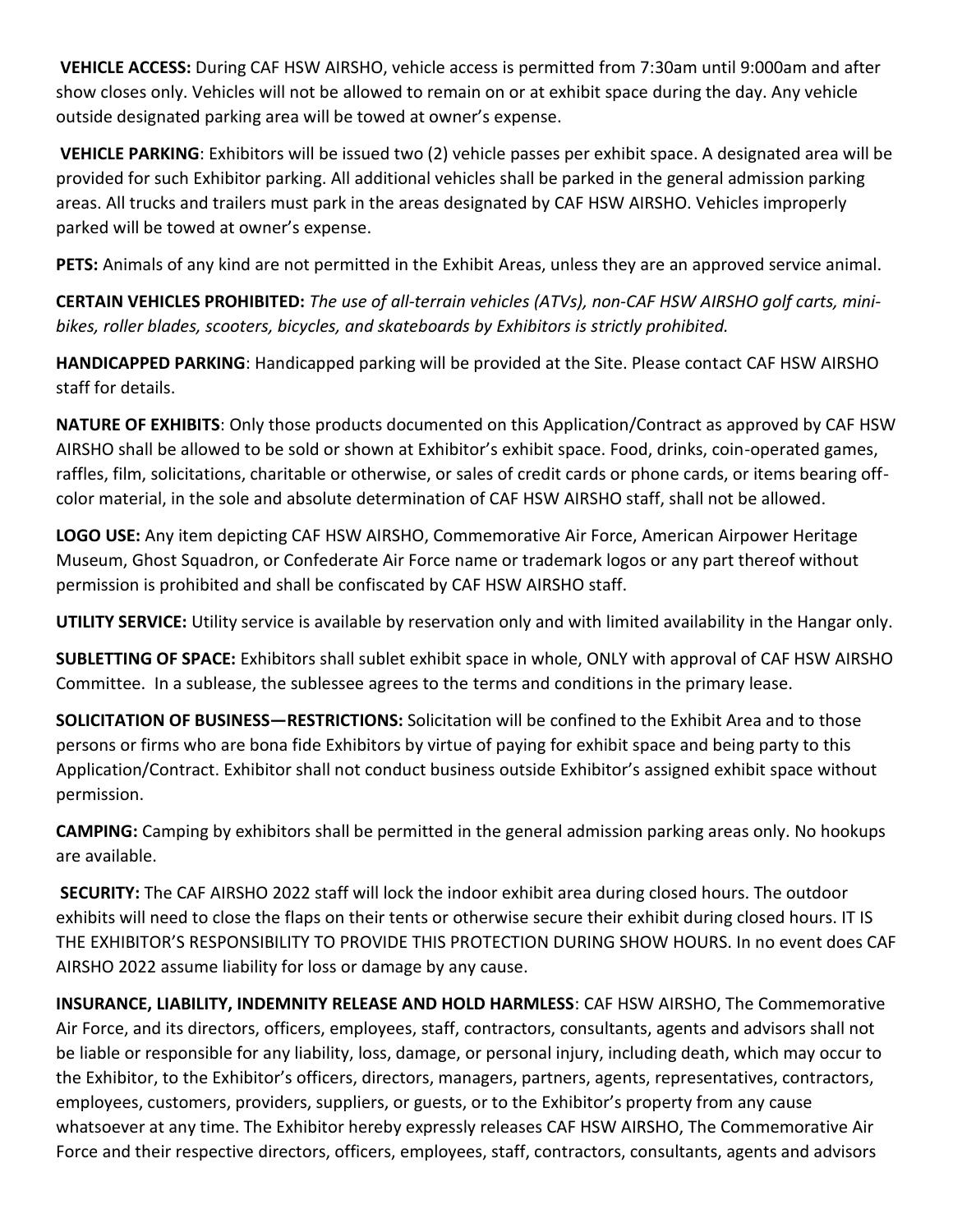from and agrees to indemnify and hold CAF HSW AIRSHO, The Commemorative Air Force and their respective directors, officers, employees, staff, contractors, consultants, agents and advisors, harmless from and against any and all claims for any such claims, liability, loss, damage, or personal injury, including death. Without limiting the foregoing, CAF HSW AIRSHO, The Commemorative Air Force and their respective directors, officers, employees, staff, contractors, consultants, agents and advisors, shall not be responsible for the loss of any exhibit or part thereof because of fire or lightning, wind storm or hail, smoke, explosion, riot or civil commotion, vandalism or malicious mischief, burglary, robbery, hold-up, water damage, strike, or any accident involving damage to property or goods in transit, or for any personal injury, including death, that may occur to the Exhibitor, to the Exhibitor's agents, representatives, servants, employees, customers, providers, suppliers, or guests, or to the Exhibitor's property from any cause whatsoever at any time for any exposure to any claims, liability, loss, damage, or personal injury including death. CAF HSW AIRSHO requires that the Exhibitor obtain, at its expense, general liability insurance and such other insurance as may be required by CAF HSW AIRSHO, prior to the AIRSHO 2022 to insure the Exhibitor and to name CAF HSW AIRSHO, the Commemorative Air Force and their respective directors, officers, employees, staff, contractors, consultants, agents and advisors as an additional insured against any claims, liability, loss, damage, or personal injury, including death, whether during transit or while at or during the CAF HSW AIRSHO.

**LIABILITY INSURANCE:** Each Exhibitor shall provide, on or before Sept. 1, 2022 to CAF HSW AIRSHO, current Certificates of Insurance coverage then in full force and effective September 9 thru 11 as follows: (1) general liability insurance coverage in a minimum amount of \$1,000,000 per event, which may be provided by umbrella coverage as well as individual policy coverage for general or specific events and (2) workers or employee compensation insurance policies which shall include coverage on and to the Exhibitor's property and on and to the Exhibitor's employees, agents, representatives, servants, providers, and suppliers while such property and such employees, agents, representatives, servants, providers, and suppliers are at, on, in, entering, or leaving the Exhibitor's exhibit area.

This is what should be on the insurance: for additional insured:

### **THE COMMEMORATIVE AIR FORCE, INC., Officers, Directors, Members, employees, and Agents**

#### **THE AMERICAN AIR POWER HERITAGE FLYING MUSEUM, INC.**

**THE AMERICAN AIR POWER HERITAGE MUSEUM, INC.**

**THE AMERICAN AIR POWER HERITAGE FOUNDATION, INC.**

**P.O. BOX 764769**

**Dallas, Texas 75376**

**LICENSES AND PERMITS**: Exhibitor shall timely obtain all applicable government federal, state, and local permits, licenses and authorizations, and register to do business at the Site as required by law, and timely file all tax and other reports and returns required by any such government.

**SALES TAX:** Exhibitor shall timely collect and remit all Texas state and local sales and use taxes imposed on the sale of products or services by Exhibitor at the Site as required by law.